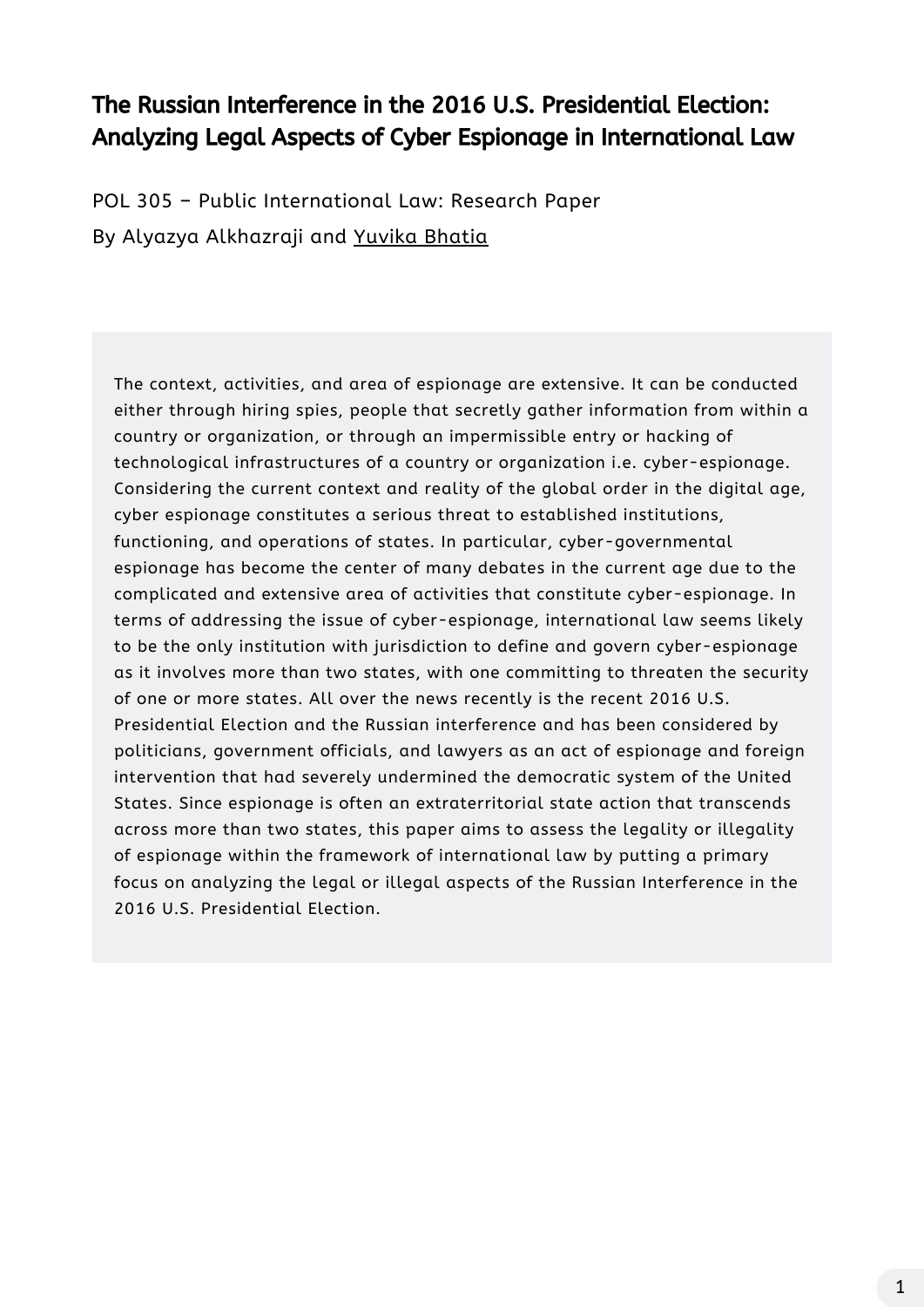The Oxford Dictionary defines cyber espionage as "[T]he use of computer networks to gain illicit access to confidential information, typically that held by a government or another organization."[1] In international law, the definition of espionage has evolved since Article 29 of the 1907 Hague regulations. Today, espionage includes political, economic, environmental, diplomatic, and governmental espionage, etc. alongside military espionage. The legality of espionage in international law with regards to international human rights law, customs, general principles of law, and multilateral treaties have long been debated.[2] Accordingly, the first section of this paper will assess the definition of espionage in international law by looking at scholarly literature on views regarding the legality of espionage within the field of international law along with analyzing evidence available on the prohibition of espionage in customary international law and general principles of international law, two authoritative sources of public international law as stated in Article 38 (1)(b) of the Statute of the International Court of Justice.

John Radsan believes that most developed countries gather foreign intelligence, i.e. 1. sensitive information of other states, either "through consolidated service or a separate foreign service"[3] and they do so because they believe it to be irresponsible not to when looking at it from the perspective of their own state's interests. The

intelligence gathering can comprise of information about political, military, and economic developments of other states because it is of a paramount need to not lose their edge in a faster and digitally integrated world.[4] Loyalties lie towards national interests rather than international ones so until regional and international integration is formed, intelligence services will continue to do their states' biddings. [5] Each nation shares common principles of espionage because each one is attempting to gain access to secrets of other states, particularly their enemies or those considered a threat. [6] There are no restrictions in the community or market for intelligence on who can be spied on as friendly states also commit acts of espionage against each other. [7] However, the world's intelligence community is most affected by laws of other states and any international law or convention regulating intelligence-gathering activities. [8]

Similar to Radsan's view, Catherine Lotrionte states that espionage began as a systematic and publicly recognized state activity, often viewed as essential to the conduct of international relations due to every state consistently conducting espionage. [9] Since the Cold War, states reserved the right to enforce guidelines or statutes for domestic espionage but remained candid about conducting intelligence-gathering activities on foreign states for a period. Later, they started to publicly acknowledge conducting intelligence collection activities by identifying intelligence officials in public. [10] Bear in mind though that despite being significant indicators of state perspectives, such practices must not be interpreted as tolerated penetrations of another state's territorial integrity. However, the new perspectives can indicate the legality of

## Definition of Espionage and Evidence of its Prohibition in Sources of International Law

#### 1.1. Scholarly literature on the prohibition of espionage in international law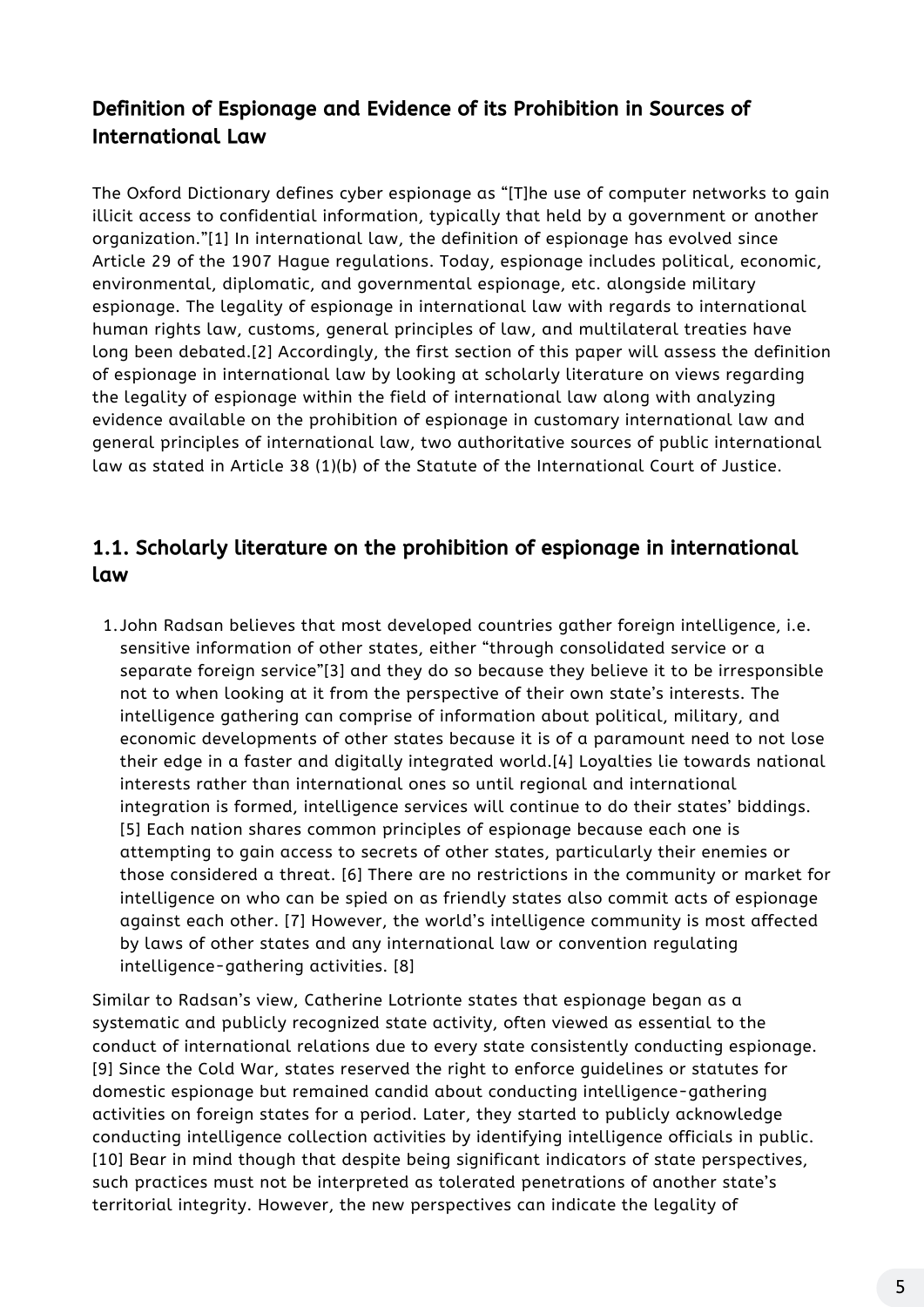intelligence collection if done so within accepted normative parameters. Logically, in the matters of particular acts of spying, the sponsor state's motivation is crucial in determining its lawfulness. If the information pursued were purely contributing to defensive national policies rather than offensive ones, that act would be viewed as claiming greater legitimacy under international law.[11] n the light of ongoing consistent state practice of cyber espionage, it indicates legality, however, the acceptance of intelligence gathering for global security is a radical step away from traditional legal doctrines of within international law.

Geoffrey Dearnest's arguments are a good example of a view that regards espionage is legal and not illegal. He states that attention to peacetime espionage in terms of its legality has lagged behind other developments of international norms concerning intelligence gathering, which is considered to be cyber-espionage. However, despite viewing espionage as an unfriendly act, he does not believe it to be a violation of international law and shows a favorable view to the act. He states that intelligence gatherers, other than actual spies, should not be considered ones if they collect information within the scope of their identities or professions, and said his primary concern is the prevention of hasty labeling of spies. Although, Demarest has not addressed the exploitation of such exclusions of the "spy label, " a high probability remains of the exclusions being used as a form of cover or protection to their intelligence officers. Conversely, he argues that spies accused of wartime espionage as opposed to those accused of peacetime espionage should receive a death penalty. Similar to Dearnest's views, Roger Scott states that espionage is not prohibited as "a fundamentally wrongful activity" in international law but the use of the adverb "fundamentally" raises doubts on whether the act should even be considered wrong in any way, shape, or form.[16] Scott defends acts of espionage by providing the argument that it does not violate the jus cogens principle whilst providing the legal support of associating it with the "right of anticipatory or preemptory" self-defense under the UN Charter and international law."[17] Despite an unsteady foundation for peacetime espionage, Scott asserts that covert collection of intelligence in the territory of a state that presents clear threats, through "their past behavior, capabilities, and

If we wish to assess the history of espionage in international law, a distinction arises between wartime and peacetime espionage. Most literature addresses wartime espionage committed by people and in which laws of war apply. The rules of espionage during the war are straightforward, considering the Hague Regulations of 1907, the Geneva Conventions, the Protocol Additional to the Geneva Conventions, and other sources.[12] A person in military uniform or one that designates himself or herself as a combatant risks arrest behind enemy lines and if caught, this person is seen as a war prisoner due to the non-deceitful and non-treacherous nature of his scouting or mission. [13] A spy, one without military uniform or designation, is not entitled to war prisoner protections as his deceit leads to severe punishment by captors.[14] However, cyberespionage most often than not falls under peacetime espionage and does not involve the use of people to gain access to sensitive information but rather through impermissible entries in technological institutions or infrastructure to gather intelligence. Existing literature on peacetime espionage splits the activity into three groups: peacetime espionage is legal or not illegal under international law; peacetime espionage is illegal under international law, and peacetime espionage is neither legal nor illegal.[15]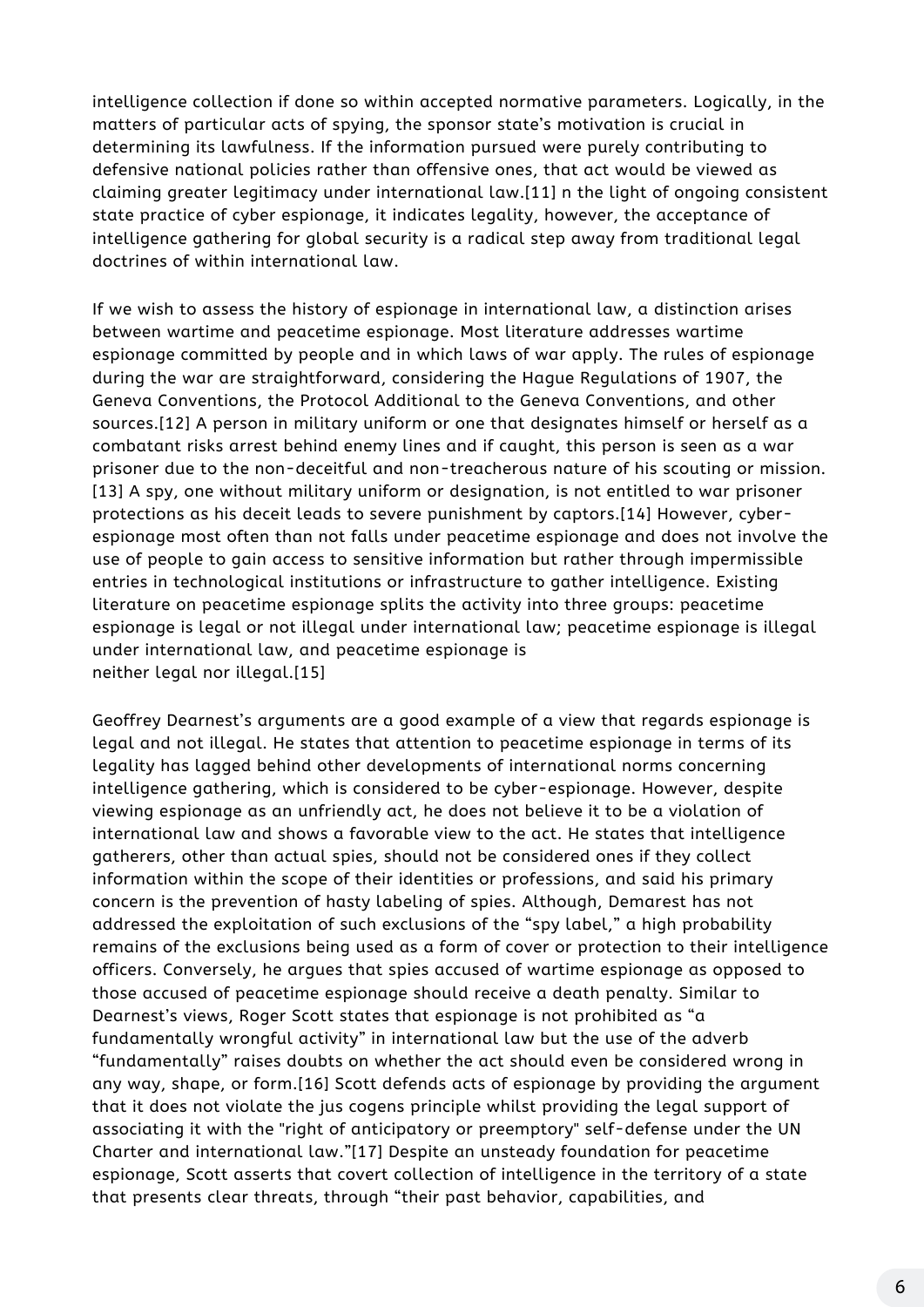expressions of intent, "[18] can be justified as practice protected by the position of the right to self-defense.

On the other hand, Manuel Garcia-Mora believes that peacetime espionage is the international equivalent of delinquency and a total violation of international law.[19] Similarly, Quincy Wright sees peacetime espionage as a violation of a state's duty in respecting the "territorial integrity and political independence of other states."[20] Ingrid Delupuis offers an interesting view concerning the legality of espionage where she states peacetime espionage is illegal under international law if a foreign state's agent is sent into another state's territory.[21] This raises questions on her definition based on the nature of the clandestine activity and it thereby points out two probable definitions: one comprising of intelligence officers entering a country under a false pretense of being diplomats and the second is the limitation of the definition to those sneaking into the state without the awareness of local authorities. .[22] However, Delupis does not qualify espionage as an international crime by providing a fine distinction between "behavior that is contrary to international norms and behavior that constitutes a crime" such as genocide, torture, or other war crimes that can be prosecuted before an international tribunal or court.[23]

Former CIA officials Daniel Silver and Frederick Hitz see the legality of espionage under international law as "oxymoronic." They hold the view that espionage should neither be condoned nor condemned under international law as countries are less accepting of being spied on as compared to when they spy on states, allies and foes alike. Regardless of the clear legality or illegality status of espionage in international law, the officials remain realistic that states commit to spying on other states for matters of self-defense and to satisfy their own interests.[24] This explains the lack thereof treaties and conventions or any other sources of law that specifically prohibit espionage. Christopher Baker (2004) shares the same principle that international law preserves espionage "as a tool by which to facilitate international cooperation, " instead of endorsing or prohibiting the practice altogether (p. 1091-1092).[25] Adding to his argument, it does not suffice for states to accept and rely purely on the information provided by other treaty partners without espionage as opposed to intelligence gathering or sharing, as seen in the case of the talks between the Americans and Soviets "over the size of their nuclear stockpiles" during the Cold War.[26]

As a side and unique view, Simon Chesterman sees several functional benefits to espionage for the international community of states and he advises that sharing intelligence "with multilateral organizations could lead the international community to develop new international norms."[27] He states that shared intelligence benefits cases of preemptive military action, justifies targeted financial sanctions against particular actors, and supports international criminal prosecutions.[28] His one-off deal examples show that state cooperation in intelligence sharing will occur only if it serves the state's interests because these examples are slow and indirect methods to infer from and thereby fails to help the legal scholarship to achieve international consensus on the legality of espionage.[29]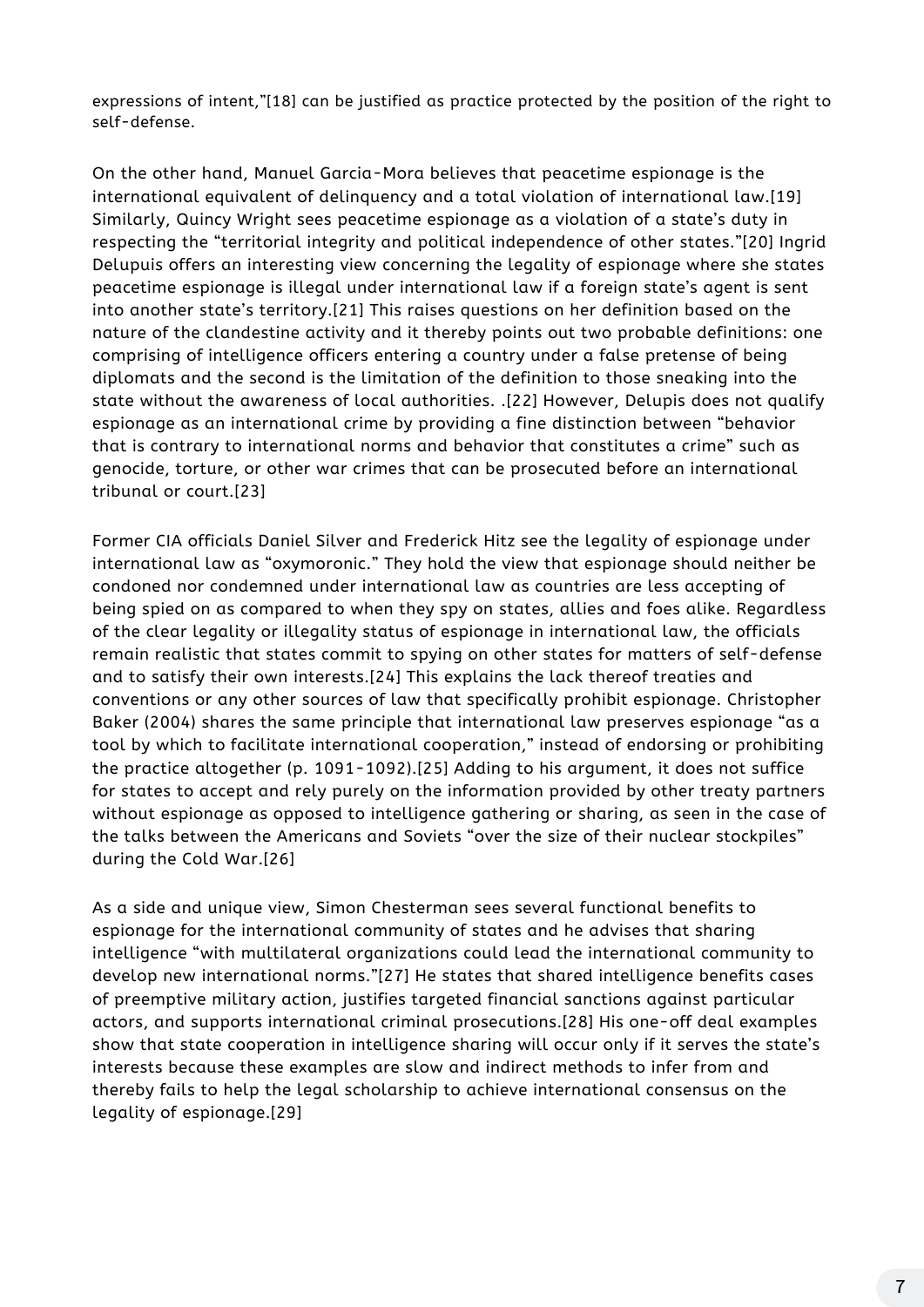At the moment, only special regimes or institutions, like the laws of war, address intelligence explicitly. Legal institutions remain silent on how to deal with diplomatic protection and arms control in terms of intelligence.[30] Additionally, the definition of intelligence is also crucial to that of espionage as it can be either acts committed by spies or covert agents or "territorially intrusive surveillance" that can be classified as an armed attack with the target state being granted the right to self-defense as preserved in Article 51 of the UN Charter.[31] The cases of covert actions that damage property or harm nationals of another country will fall under state responsibility. On the other hand, intelligence gathering and analysis is problematic as it relies on open-source information. [32]

Peacetime intelligence collection has been ignored in international law except with regards to the laws of war. Currently, no rules or a body of rules in public international law deal with the fundamental legality or illegality of espionage but this is disconcerting and remarkable considering the prominent role and practice of espionage in the decision-making process of international relations and political operations.[33] This lack has contributed to the view that espionage is extra-legal as seen in state practice or *opinio juris* of how states deny committing any acts of espionage but they do not conceal it. This consistent practice has given an appearance as a lawful activity that is recognized and this thereby making it serve as custom, an authoritative source of law but since the act is performed in ubiquity, an obscurity is commonplace that makes it difficult to conduct a scholarly inquiry into cyber-espionage.[34] Cyber espionage activities with the same objectives as traditional peacetime espionage would be acceptable state practice under international law if the activities remain within acceptable bounds and limits. These limits must be equivalent to the rules of traditional peacetime espionage to be accepted by other states and within international law.[35]

On a fundamental level, international law is based on the principle of reciprocity due to long-term state practice. States enter into agreements with the promise of honoring their obligations, even those that require restraint in certain ways, to gain reciprocal benefits for each side. According to Lotrionte, espionage or the gathering of secret information offer reciprocal benefits as each side seeks intelligence gathering to understand a foreign state's capabilities and intentions, information that is of nature not to usually be disclosed freely.[36] As mentioned earlier, if states remain within agreed parameters of acceptable espionage activities, the activities will be allowed to continue by states without holding any liability if they are caught and since each state would like to know what the other is hiding, it clearly shows a common interest shared by each state.[37] Overall, intelligence collection supports the principle of reciprocity in international law through the provision of information shared by one state with others; every state can enjoy benefits from the sharing. The process can facilitate international cooperation through the solidification of state commitments to each other towards a peaceful achievement of mutually shared interests by the gaining of necessary data to make informed decisions and the building of trust between each state.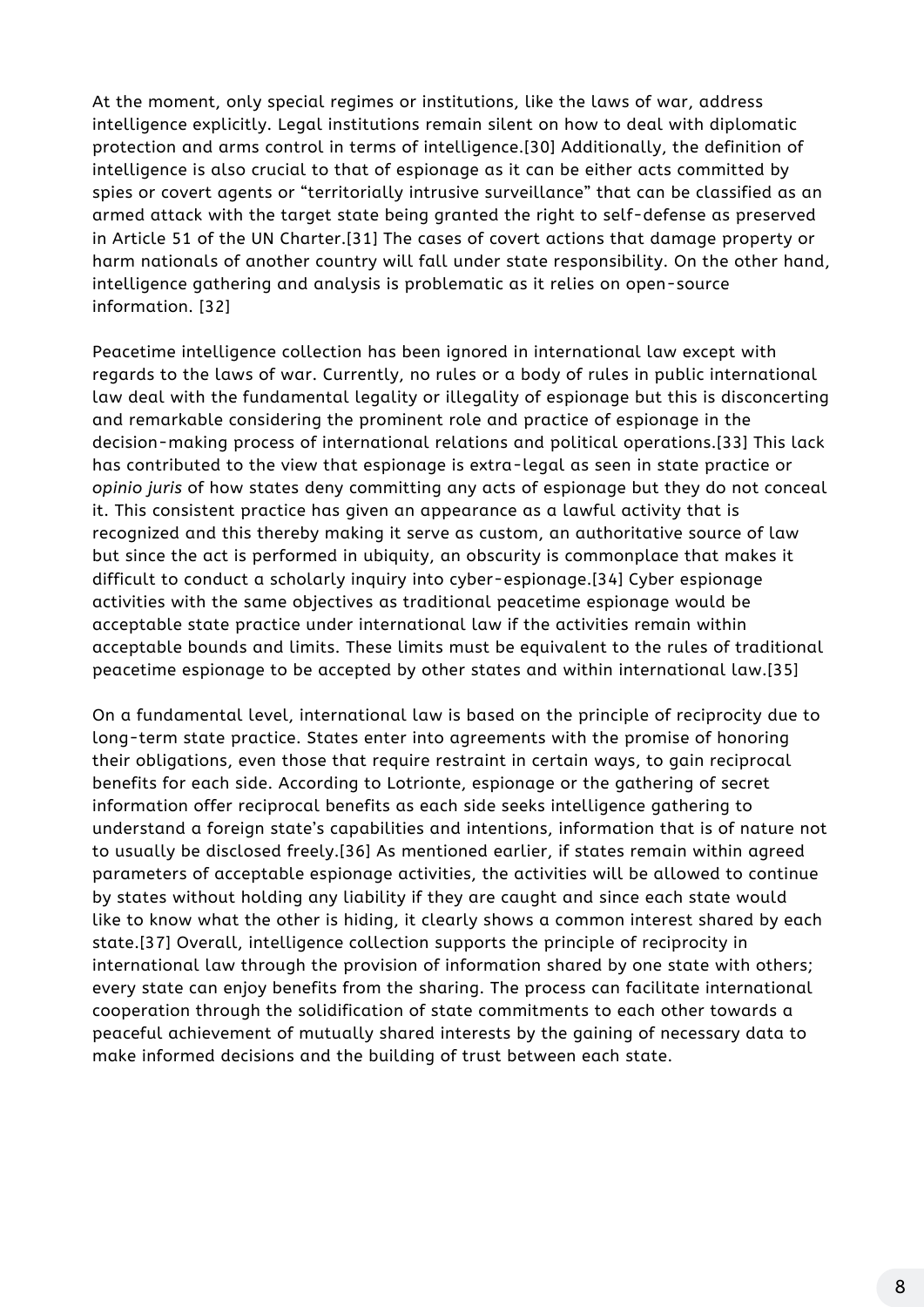Customary law is a crucial formal source of public international law, "which gives to the content of rules of international law their character as law[38]." This type of law is a highly authoritative source of international law because it has been determined to fall under the jurisdiction of the International Court of Justice, according to Article 38 (b) of the Statute of the International Court of Justice. In the Statute, the international custom is accepted based on evidence of widespread and general practice that prohibits certain actions. It is a practice that is accepted as law by and between nations. The source of law is regarded as valid for interpretation and implementation for other international and regional tribunals and courts. [39]

Currently, there is an absence of a right to conduct espionage for states; however, there is a widespread inconsistent practice of state espionage on foreign states. For example, Wikileaks' release of espionage acts conducted by the United States on Germany and Brazil were not defended by the United States itself. Making matters even more complicated is the mere and consistent practices that deny spies basic rights allowed to war prisoners as well as a possibility of a death penalty sentence. Additionally, customary humanitarian law with regards to armed conflict provides no evidence of state *opinio juris* that gives the right to conduct espionage to states either. Overall, manuals on the laws of war by Israel, the Netherlands, and Belgium do outright state that international law does not prohibit espionage but they do not claim that spying is permissible either by any source of international law, especially with the no evidence of *opinio juris* on the right being generally accepted in state practice. Adding to this lack of evidence that permits espionage, determining state practice of espionage is impossible considering the clandestine nature of the act. The mere existence of intelligence agencies does not constitute state practice of espionage against foreign states because these agencies could be conducting other types of intelligence gathering, analysis, or other acts such as counterespionage, signals intelligence, and domestic espionage. Since releases of acts of espionage only pertain to major world powers rather than other states does showcase an absence of state practice and o*pinio juris* permitting espionage. This does not make customary international law a binding source providing a right to commit espionage but it should not be seen as illegal either.

Many scholars argue that espionage might be legal as a matter of customary international law due to long-standing practice by most states.[40] This argument is based on the principle of custom that supports the existence of an international rulebased on the evidence of a "general practice accepted as law" in many states. Stated in Article 38.1(b) of the Statute as well as implemented through decisions of the CJ, these rules require generally extensive and consistent state practice and *opinio juris,* following the state's belief that the behavior is required or permitted under international law.[41] However, other scholars believe this argument is flawed due to prior situations of sending states neither acknowledge they sent a spy nor intervene when their spies get captured.[42] Most outright deny having knowledge of a spy's activities or resolve the issue with the least amount of public attention. This practice shows that espionage must be illegal because of lack of or secret intervention by the sending state to its spy's defense that they believe is legally wrong.[43]

#### 1.2. Prohibition of espionage in customary international law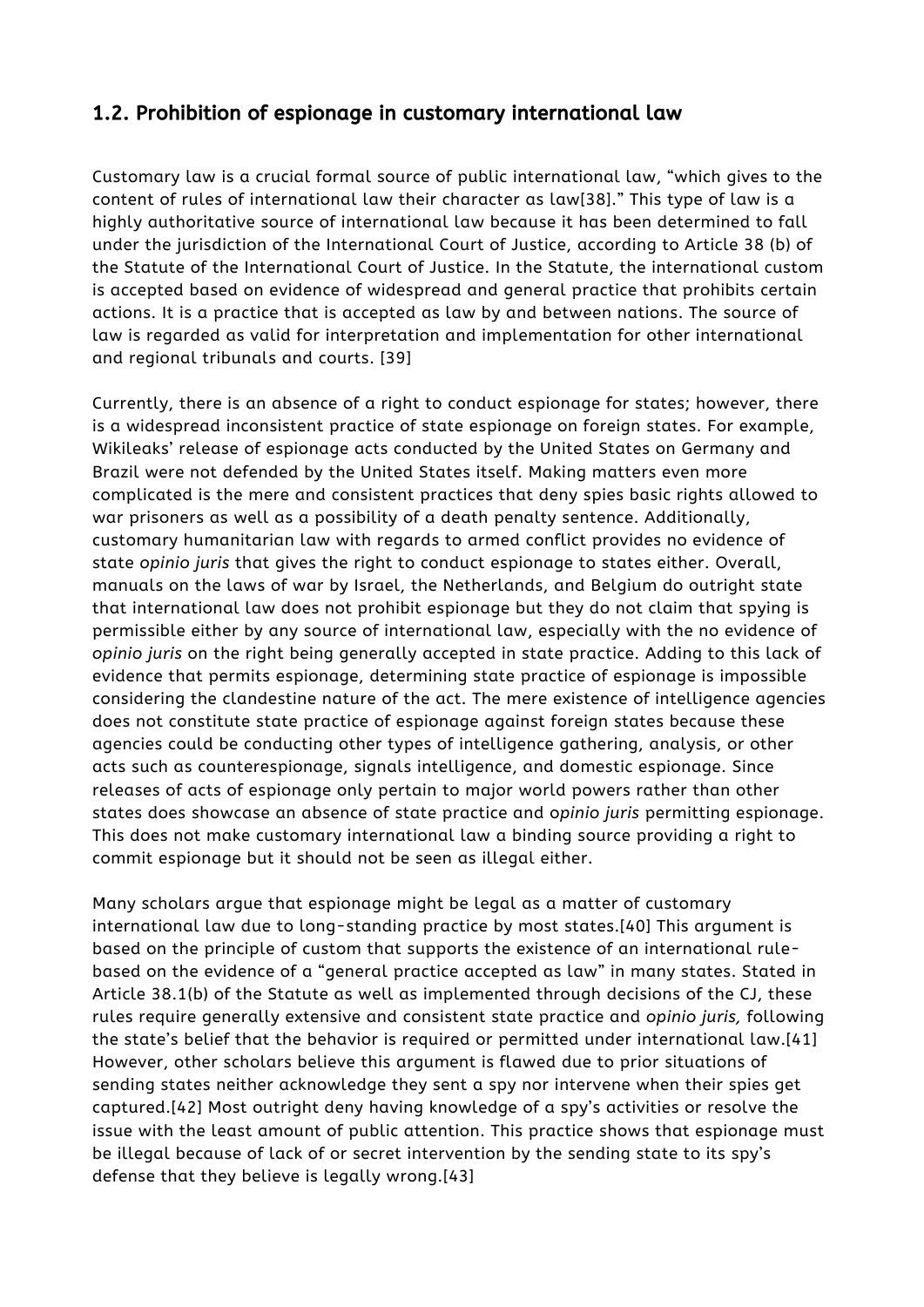Based on this reasoning if espionage was legal, states would acknowledge their conduct and behavior, as they would believe their actions are legitimate under international law. An international legal principle of custom is that a rule of law based on state practice is established through a sense of right or legal authority rather than that of wrongdoing or illegality in that state's behavior. However, this view can be seen as naïve considering the delicate complexities of international relations since not acknowledging a spy could prevent a very tense diplomatic discussion rather than a violation of international law based on a sense that that action was considered illegal.[44] Overall, *opinio juris* seems to exist on the practice of espionage primarily due to the mere fact that spies are sent to collect information of foreign states along with domestic legislation that provides legal authority for such information collection activities. This can also apply to cyberespionage that primarily involves intelligence-gathering activities through technology.

On the other hand, a distinction must be made between customary international law and general principles of international law, another source of law that can govern acts of espionage. [45] In the circumstances of when evidence and criteria are insufficient or not present for customary law, and hence, the International Court may have to recourse to general principles of international law and internal law. [46] This distinction is vital, as several states and international institutions prohibit cyber-espionage because it is the unlawful and impermissible obtainment of sensitive information at a disadvantage of the victimized state.

General principles of international law are recognized sources of binding international law and have been firmly affirmed in Article 38 (1) (c) of the Statute of the International Court of Justice (Pellet, 2012, p. 832).[47] This source of law has been relied upon in several cases and judgments in multiple arbitrations of the ICJ. The rulings from the UK vs. Albania case over the Corfu Channel and the Belgium vs. Spain case over the Barcelona Traction at the ICJ are the best examples. General principles of international law are based on laws from domestic legal systems of every civilized state and they underlie principles and not the law itself.[48] These principles primarily avoid non-liquet situations in judging cases but the Statute does not confine the use of this source of law to this purpose only.[49] Identification of general principles of international law is conducted either through mere assertion or through comparative studies of laws of different states[50] and a good example of comparative studies would be Portugal's memorial in the ICJ case of Right of Passage Over Indian Territory.[51] These comparative analyses must include a diverse and extensive set of states practicing the same principle of law in their legal systems and traditions, which accordingly provides inference on the general practice of the same principle of law and should be considered at an international level.

# 1.3. Prohibition of espionage by general principles of international law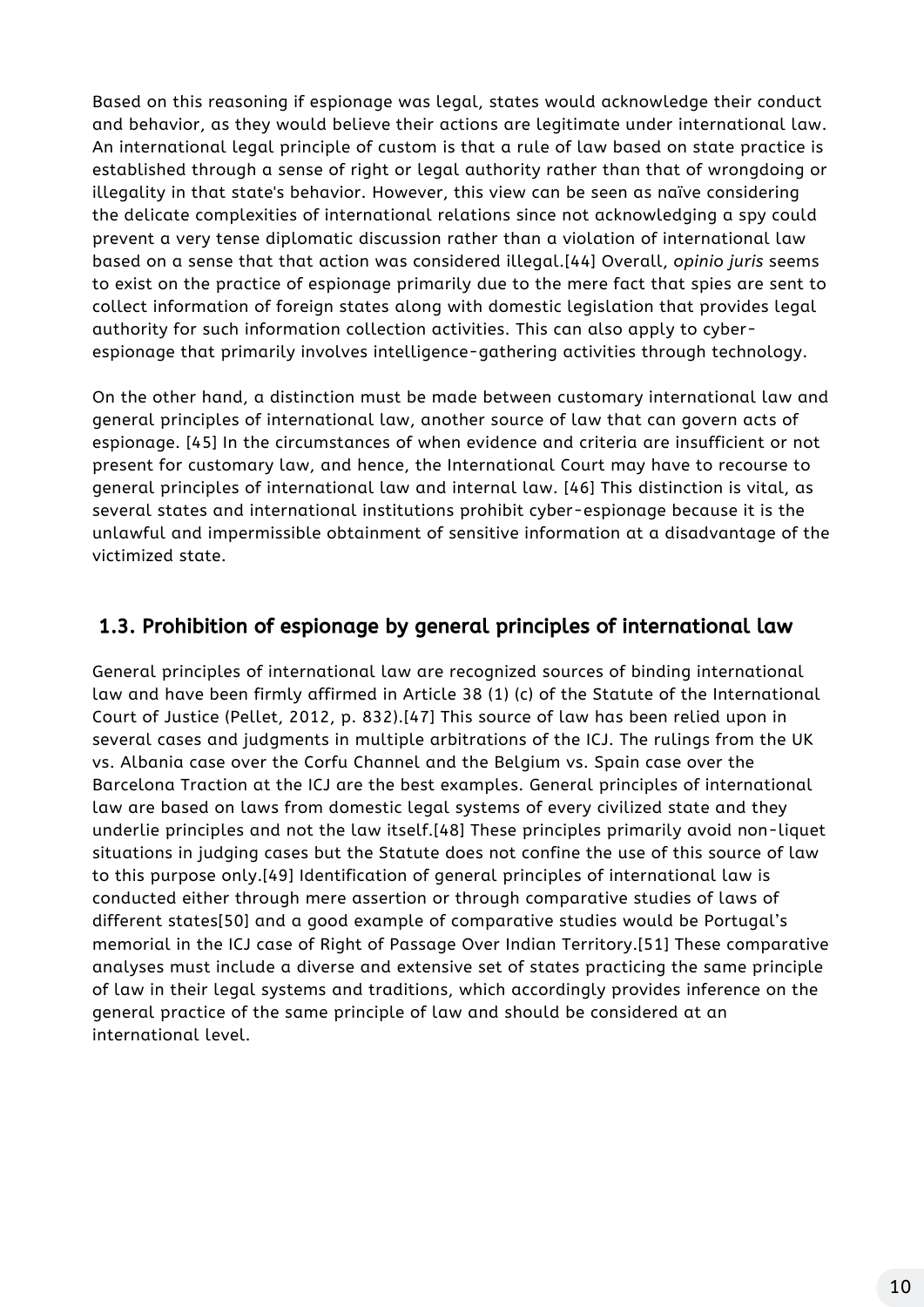With the same principle, conducting a comparative analysis of national legal penal codes of several states will provide us an inference into whether the prohibition of espionage can be regarded as a general principle of law. Twelve states with distinct and diverse legal traditions and heritage prohibit espionage in roughly similar terms. The domestic laws view espionage as the passing of sensitive information about the state by a national or foreign national to a foreign state or agent, with the aim of harming the victimized state's security.[52] This study provides a reasonable inference based on evidence that a general principle of international law exists that forbids espionage conducted by a person, regardless of his or her nationality, on a state's territory. However, in the legal definition of espionage in these national penal codes, the term is defined as the passing of sensitive information to a foreign state only through the means of a living person.

According to Lotrionte (2015), the suggestion of the illegality of intelligence collection under international law is most often than not based on the reasoning that espionage is a criminal activity in many domestic legal systems across different states.[53] It brings in the sense that states do view such activities as unlawful under international law based on general practice. This view is based on the assumption that "[u]nder international law if something were truly legal (or at least not illegal), no state should prosecute those who do it."[54] However, this would clearly lead to misinterpretation of the basic concepts of principles of law recognized by states as an authoritative source of international law. General principles of law maintain supremacy and are based on domestic legal principles of law commonly practiced in all domestic legal systems that it reaches the level of international law as governed by inter-state relations. But international law does regulate the measures and methods used in intelligence collections as well as imposing limitations on the act of collections in specific circumstances.[55] Clearly, these restrictions must not support arguments about either legality or illegality of peacetime espionage because the criminalization of such methods is somewhat different from intelligence collection because they are considered unlawful in international law.

What has been established is that espionage is an act of offense when it targets the integrity and security of the state. This is primarily in cases when the act is directed towards harming the government. [56] When determining the legality of espionage, the circumstances and motivation of the states practicing espionage must be considered and analyzed in order to identify their political purposes. Once their motivations are established as causing harm to the other state, espionage becomes a political offense. Article 3 of the 1957 European Convention on Extradition specifies two kinds of offenses: the *délit complexe*, where the act is directed at the political order and private rights; and the *délit connexe*, where the act is closely connected with another act that's directed at the political order and private rights.[57] The challenges that arise in detecting whether espionage is unlawful or prohibited under international law are due to the presence of ambiguity in the main terminologies concerning the specified cases.

## 1.4. Overall and additional assessment of the legality of the acts and activities of espionage in international law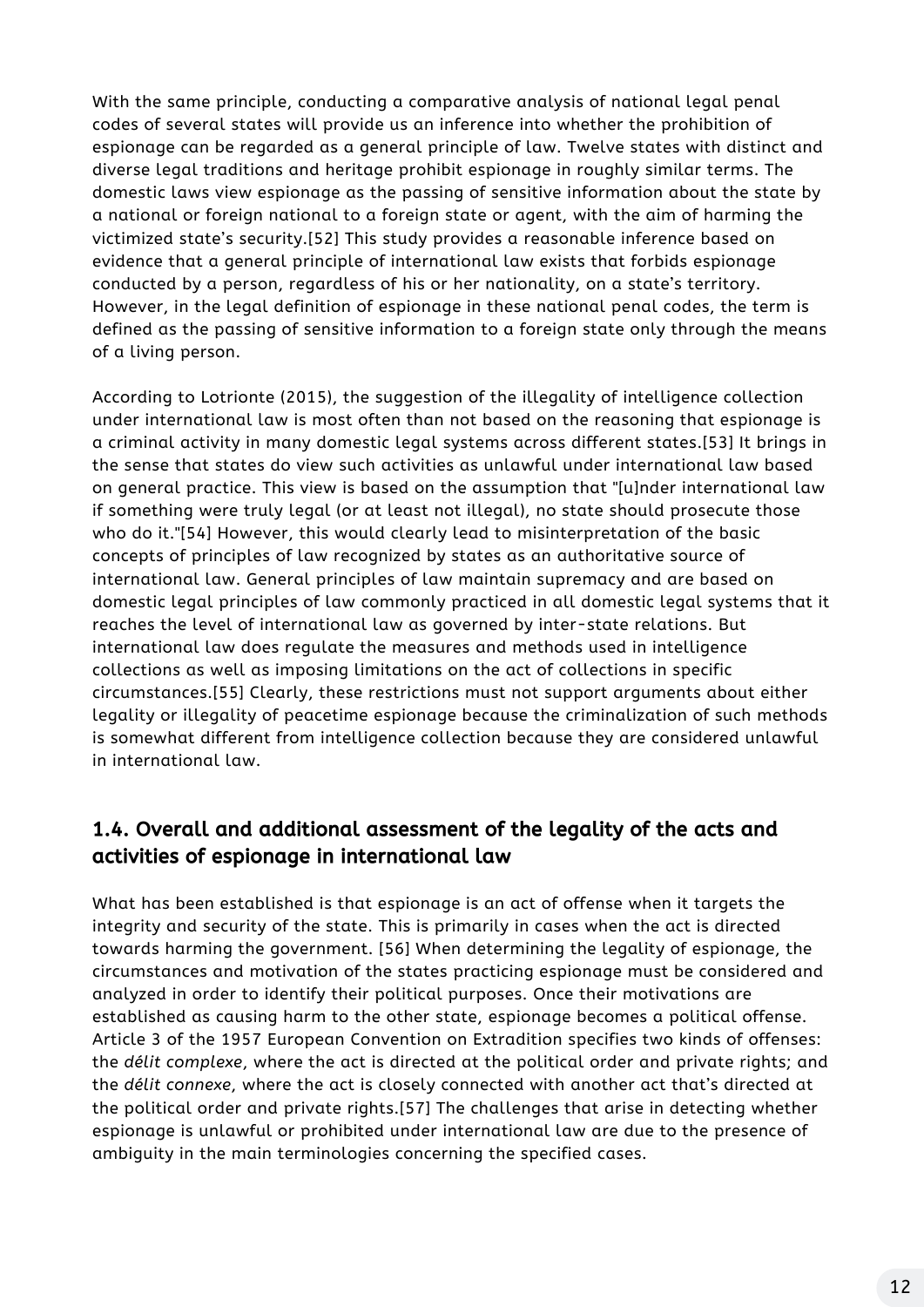This causes a divide in scholarship and views of international lawyers and academic scholars when it comes to the interpretation of the law and thus creates loopholes to justify the states' use of espionage.

As detailed in the previous section, given that cyber-espionage is fairly new to the international law scene, there are no laws that directly and specifically prohibit it. In the case mentioned below, espionage is a form of interference and arguably, it is prohibited by Article 17 of the International Covenant on Civil and Political Rights (ICCPR) and Article 12 of the Universal Declaration of Human Rights (UDHR). Regardless, espionage is a widespread and generally accepted practice of most civilized nations, which creates a challenge in suggesting that it is prohibited under international law due to general practice in a sufficient amount of domestic and international legal systems or institutions. In addition, the goal of international law is to maintain peace and security and thus creates a loophole that legalizes espionage. For instance, Article 42 of the United Nations Charter permits the Security Council to obtain information in order to maintain international peace.[58]

The hacking breached human rights law with regards to Article 17(1) of the ICCPR -  $a$ multilateral treaty signed by 74 states including Russia and the United States – which states the following: "No one shall be subjected to arbitrary or unlawful interference with his privacy, family, home or correspondence, nor to unlawful attacks on his honour and reputation."[60] Given that Russia hacked and released e-mails of the Democratic National Committee (DNC), particularly of the Democratic Party candidate Hillary Clinton, their action violated their human rights.[61] Here, the illegality of espionage derives from the use of the terms of " unlawful interference."[62] In addition, Article 17(2) states, "Everyone has the right to the protection of the law against such interference or attacks."[63]

The Russian cyber-hacking of the 2016 U.S. Presidential Elections illustrates the difficulties international lawyers and scholars may face in regards to the legality of espionage. It is no question that the hacking should be considered an act of espionage but it's difficult to assess whether it was an illegal intervention. Mainly, this is because espionage is seen as a violation of domestic law rather than international law. Espionage conducted by individuals is unlawful; for instance, in 1942; the U.S. Supreme Court decided that individuals committing espionage are in violation of international law of war.[59] However, international law is quite ambiguous in regards to foreign state interventions, and considering that cyber-espionage goes beyond the state's borders, it becomes even more problematic and vague. Regardless, it is argued that the hacking is in violation of international law in regards to state-sovereignty, self-determination, international human rights law and multilateral treaties.

#### The Russian Interference of the 2016 U.S. Presidential Elections

# 2.1 The intervention violates Russia's obligations in ICCPR, a multilateral treaty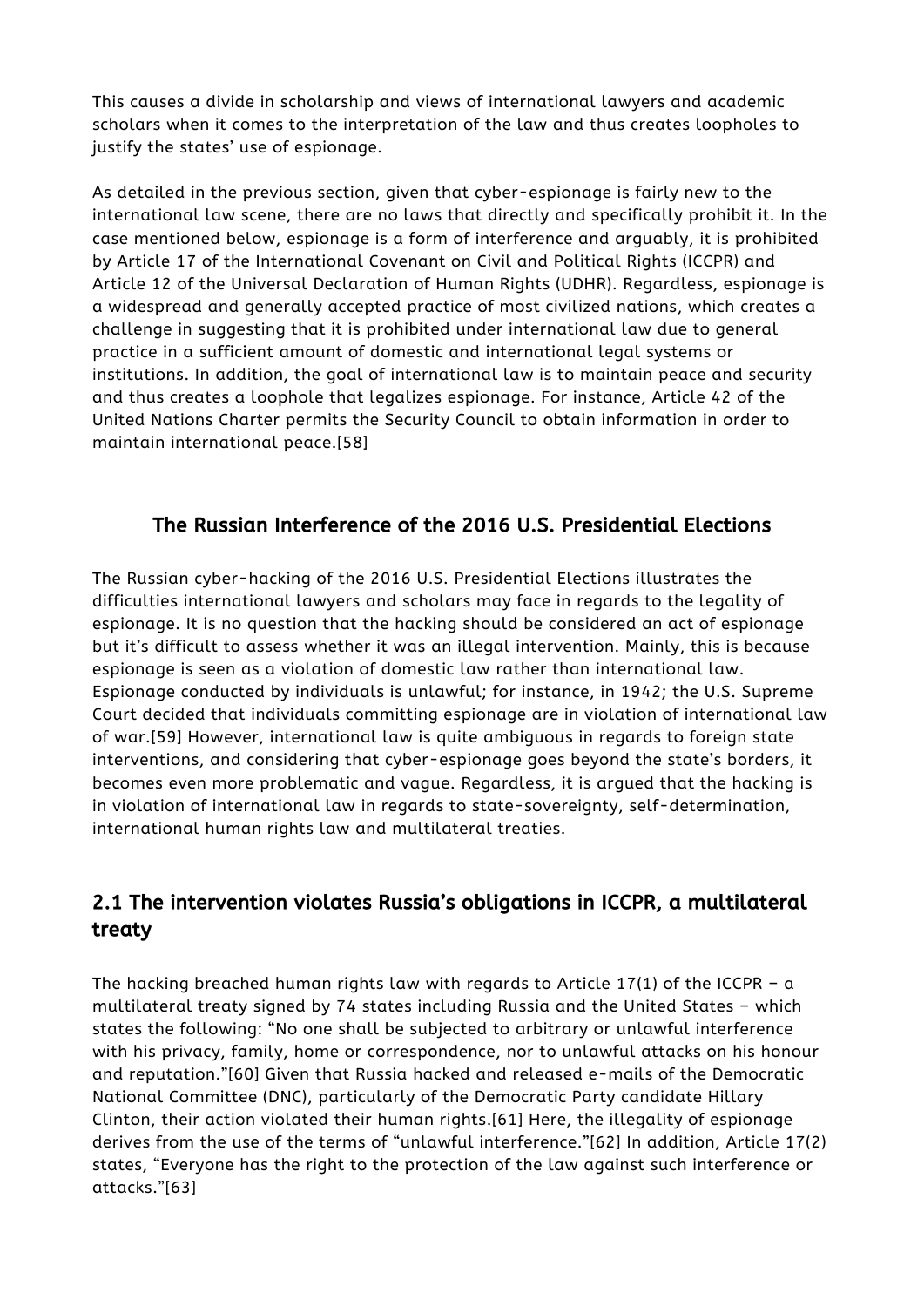It is not clear whether Russian interference was a threat or not; however, it was an act of interference that was in violation of the treaty. Another point regarding the ICCPR is that some scholars interpret the obligation "to respect" under Article 2, which is often viewed as "too restrictive," to not be bound by territory.[64] This suggests that Russia must respect the privacy of individuals regardless of their place of residence, which, in this case, it did not. Moreover, the hacking is in violation of the UN Charter's Article 2(7) regarding foreign intervention, which states that nothing within the Charter authorizes

"to intervene in matters which are essentially within the domestic jurisdiction of any state, " would be a better argument, as it is clear on foreign intervention.[65]

Referring back to the ICCPR's Article 17 regarding the rights of privacy, in the case of cyber-espionage, the term " unlawful" refers to "no interference could take place except in cases envisaged by the law."[66] That said, the General Assembly also stated that it's permissible to practice surveillance in order to protect national security against threats including terrorism. Article 17 of the ICCPR, authorizes states to conduct surveillance in order to maintain their security.[67] It is a justifiable and legitimate purpose that may otherwise be regarded as unlawful. This also creates loopholes in laws that may seem clear, which makes outlawing espionage challenging. Furthermore, the concern with international organizations, especially in the case of espionage, is that it is difficult to enforce or guarantee compliance especially with Article 17 of the ICCPR. For example, political surveillance has been common in Argentina since1983. The state continues to breach privacy rights despite domestic and international efforts.[68] However, some scholars argue that Article 17 does not have extraterritorial claims.[69] Meaning, it is bound by territory, thus, Russia is only obligated to respect its own citizens' privacy. In addition, even the U.S. insists that the ICCPR concerns the government's conduct towards its citizens and not those that transcend national borders into the global community.[70]

As one can see, ambiguity leads to varying interpretations of treaties and laws, which raises the difficulty of assessing the legality of espionage carried out by states. The differences in domestic and international law also prove to be challenging. Furthermore, espionage is widespread, making it easier to argue that it is not outlawed under international law. In his 1950 dissenting opinion on Namibia, Sir Alrnold McNair argued that the Court is authorized to apply Article 38(1)(c) of the Statute of The International Court of Justice (ICJ), "the general principles of law recognized by civilized nations, " whereby it borrows laws from private institutions and uses them as a guide in international law.[71] Applying this to our case, one can say laws regarding espionage conducted by individuals or individual states as a composite or general practice should be recognized as a general principle of international law or as customary international law. These sources should be used as a guide to defining espionage and discussing its legality. These policies can be sourced from domestic or international laws; e.g. the 1942 U.S. Supreme Court decision branding spying as a breach of the law of war, the prohibition of espionage in Article 17 of the ICCPR, and Article 12 of the UDHR as well as Article 8(2) of the European Court of Human Rights. With the use of Article 38(1) (c), the Russian hacking of U.S. election should be considered entirely unlawful and illegal based on existing scholarship as well as domestic and international practices of the principle of international law that prohibits or illegalizes espionage.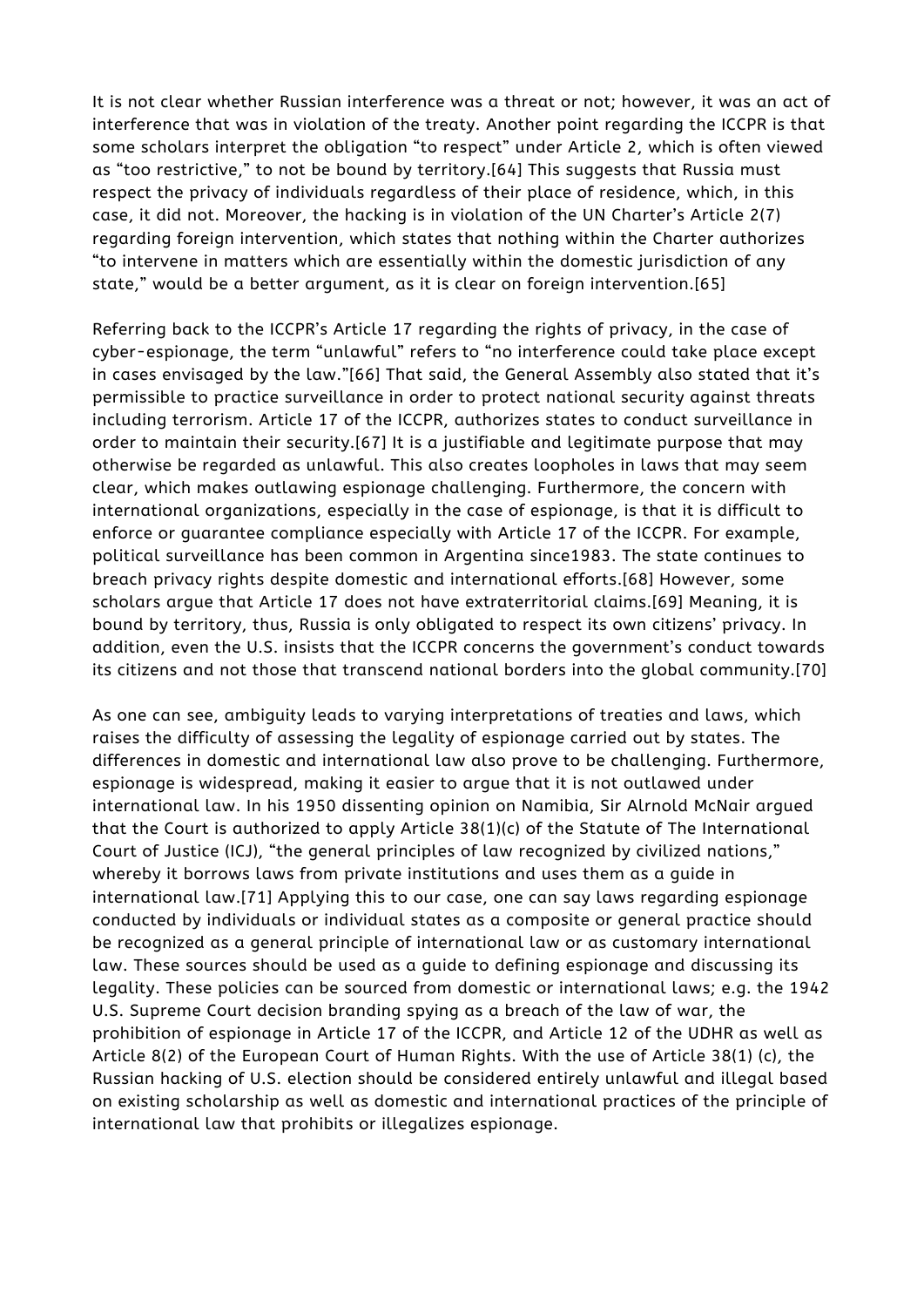Laws regarding cyber-espionage pose a challenge in international law for multiple reasons. First, domestic laws within high-tech leading states regarding cyber-espionage such as the U.S. are uncertain in nature. Namely, the courts in the United States are not able to able to fully exercise jurisdiction over cyber-related activities including espionage because their traditional legal principles are bound by territory, whereas the internet is a non-physical space consisting of "an interconnected system of networks that connects computers around the world.[72] The use of space in the terminology of "cyberspace" suggests that it can be treated as a place. Regardless, the U.S. Supreme Court's first opinion on the Internet contains language that hints to the "acceptance of the legal metaphor of cyberspace as a place outside national boundaries."[73] Being a different type of territory, efforts to integrate cyber-related activities with the traditional principles of law have been faced with controversy.

International law may seem clearer on states conducted espionage on their citizens; however, it also creates loopholes that justify espionage. The United States, Britain, Canada, Australia, and New Zealand were part of a surveillance program whereby they collected and stored mass amounts of data including the location and text messages of their citizens.[74] In the 27th session of the Human Rights Council, the General Assembly discussed and published a report regarding "the right to privacy in the digital age."[75] In this meeting, the General Assembly announced a consensus resolution to preserve the right of privacy in the digital age, and called states to "respect and protect the right to privacy in digital communication."[76] The report highly suggests that the practice is unlawful because it violates the right to privacy and should be considered espionage on its own citizens, disrespecting their rights to privacy through sharing sensitive and private information with other states.

Russian actions are also seen as an attack on state sovereignty in terms of domain réservé: the state's "exclusive power to regulate its internal affairs without outside interference." In addition, it is in violation of the 1965 United Nations principle of nonintervention, which reaffirmed the right of every state to chose its own political, economic, social, and cultural structure without foreign interference. The resolution also states: "No State has the right to intervene, directly or indirectly, for any reason whatever, in the internal or external affairs of any other State."[77] The resolution also specifies, "non-physical intervention into a state's domestic election is also considered to be a violation, not just the use of physical force to sabotage an election within another state, " which further highlights the prohibition of the kind of cyber-espionage conducted by Russia.[78] The hacking is an obvious interference with the U.S. internal affairs that undermines the U.S.'s rights under the UN. Moreover, The Tallinn Manual, an academic source, also supports the notion of domain *réservé* that states that intervention against a state's political structure is in violation of that principle.[79] The Manual also recognizes that human rights law "may be a constraint on cyber-related activities."[80]

## 2.2. Violation of the notion or principle of domain réservé or state sovereignty.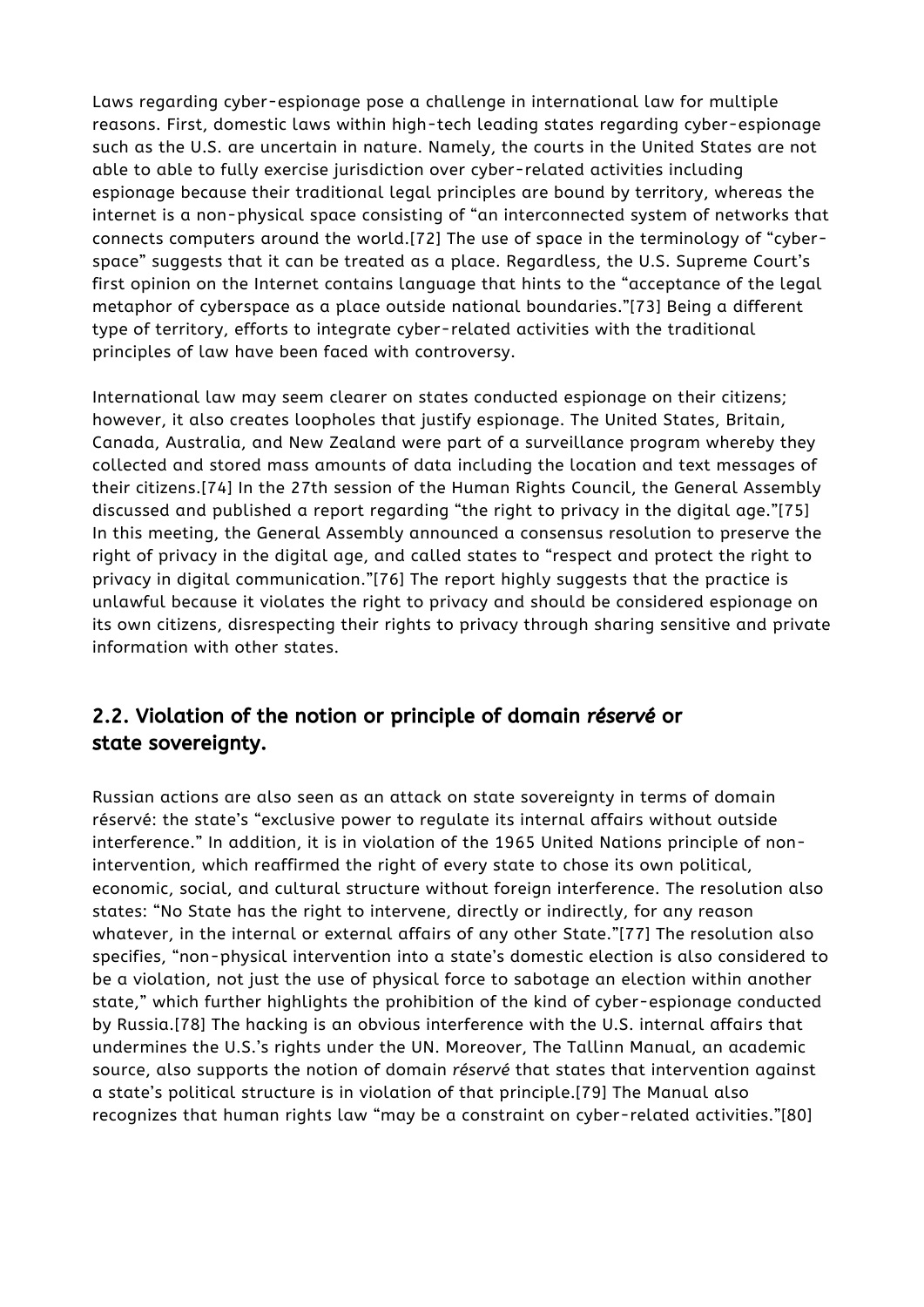Russian interference can also be seen as an act against the U.S.'s "sovereign will" because they distorted the electoral results to benefit Trump, who is more sympathetic to Russian interest than Hillary Clinton.[81] The U.S. political system is a democratic government that represents the people's will; as the hacking swayed the results away from the people's will to Russia's will, it is seen as an attack on the U.S.'s sovereignty and on its democratic system. In the absence of their interference, the results may have been different, suggesting that the results do not represent the U.S. sovereign will and that of its people. In terms of satisfying elements such as coercion for it to be seen as an unlawful attack against U.S. sovereignty, some scholars argue that an act does not have to be a "threat" in order to be coercive. Rather, the sine qua non of coercion is that an act encourages change in the state behavior or process, and thus can be applied to the U.S. electoral results.[82]

That said, all these arguments are met with counterarguments; namely, the ambiguity of the terms sovereignty, self-determination, and coercion. International lawyers and scholars view the concept of sovereignty and self-determination differently, which makes it difficult to assess whether Russian actions threatened the U.S.'s sovereignty to begin with.[83] This also applies to the term coercion because some scholars specify that elements of coercion be only met when a state threatens another, causing the threatened state to alter its behavior in order to avoid potential consequences.[84] However, this is not applicable to electoral hacking because we cannot identify whether a threat occurred, or which parties or actors were involved in the threat and that makes the case against espionage particularly weak.[85] Another question that can be raised is whether the self-determination of the U.S. can be threatened as an established state. This is because the concepts of sovereignty and self-determination often concern a state's ability to establish itself. Moreover, The Tallinn Manual, on the explanation of how sovereignty can be violated by foreign interventions, states that "states have not found espionage to be a per se violation of sovereignty, even when those actions take place in and/or have effects in another state."[86] In addition with regards to peacetime cyber-espionage it specifies that the act itself does not violate international law; however, "the method which it is carried out might do so."[87] This problem is seen in other literature that argues against the legality of espionage; for example, Ingrid Delupis argued that espionage is in violation of international law; however, she remains unclear on what is considered "clandestine activity" as mentioned earlier. [88]

In political terms, Ohlin believes the Russian hacking did interfere with U.S. sovereignty, provided the concept relates to the will of the people in terms of electoral results.[89] Democratic government means the government must represent the will of the people and this relates to the relationship called sovereign will. And so in this matter of relation, Russian hacking did constitute a distortion of the sovereign will because it helped elect a candidate sympathetic to the Russian government's interests rather the candidate that represented the desires of the American people. However, international lawyers speak of sovereignty as the right of the state to control its territory, regulate its people and be free from external military aggression and lesser forms of impermissible interventions and interference.[90] So a clear distinction lies in the political definition of sovereignty as compared to its legal definition primarily due to the political one centered on the people and the legal version relates to the state. As stated earlier the Russian interference was against the will of people, a clear mark of association to the political definition. But the closest analog of this definition to international law is the principle of selfdetermination, which grants the right of every person to determine their political destiny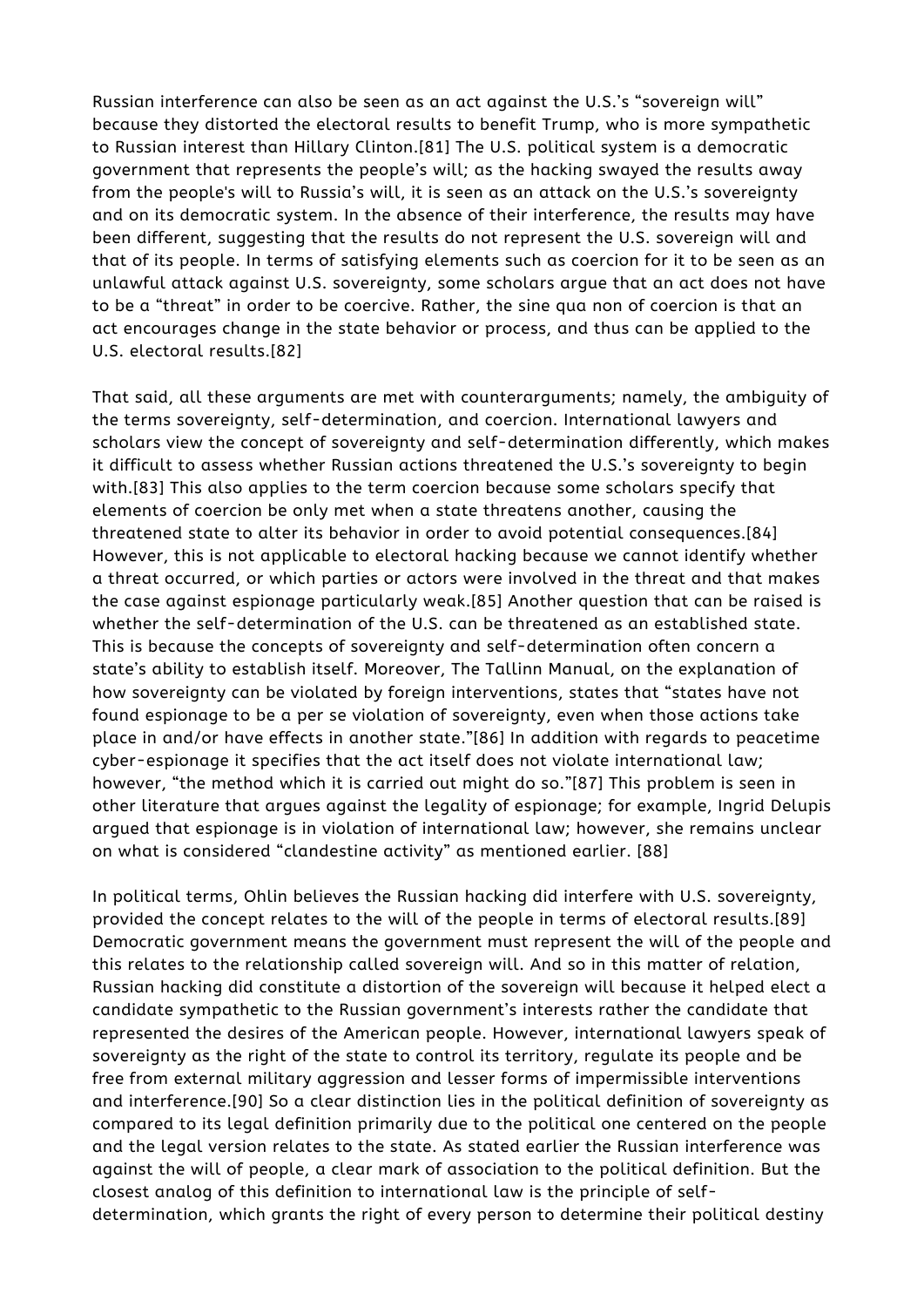for themselves, and this particular principle was violated during the election.[91] The Russian interference willed the sovereign will of the Russian people because of their concern on existential threat posed by Clinton's interest in a regime change in Russia,[92] which thereby violated the right of the American people for self-determination.

The Tallinn Manual points to a requirement of coercion in order to classify an action as an impermissible intervention. According to Ohlin, the intervention will be seen as illegal if the structure has the following form: "engage in this action; otherwise you will suffer a particular consequence, " a coercive threat that will be let go off if it meets the aggressor's demand.[93] The victimized state's compliance to the coercive demand is the most likely alternative to the intolerable consequence the state will have to live with if it does not meet that demand and the key assumption is that the threatened consequence is an illegal or wrongful action.[94] However, if the threatening state has due authority under international law to engage in the threatened consequence, the action primarily is an example of strategic behavior and not coercion. The Nicaragua vs. U.S. judgment, coercion was a doctrinal element flowing through the ICJ's decision and is a good example. The actions of the U.S. constituted an illegal use of force under international law because the U.S. did not have the right to mine the harbor, thereby providing support to the Contras. Due to this reason, the U.S. had conducted an illegal intervention that constituted a use of force in violation of the U.N. Charter and customary international law. [95] The key to a coercive impermissible act is its forceful nature on the target state to meet the threatening state's demand in order to avoid the consequences they would bear from that illegal action.

In terms of applying this principle of coercion to the Russian cyber interference, some would argue the requirement of an actual threat to commit an unlawful act as in the Nicaragua case. The essential ingredient is that the threat pushed the state to behave in a way it would otherwise not do. However, substantial evidence exists to conclude the Russian hacking of the election as illegal coercion.[96] The first would be finding the source of coercion that depends on identifying the individual or group that behaves as the target of coercion. Many would see it be an implied threat to Hillary Clinton so it would prevent her from receiving benefits from the elections and provide a more favorable situation for Russia if Trump was elected in exchange for reciprocal considerations from the Trump administration, similar to the concept of reciprocity mentioned earlier.[97] If Clinton is the object of coercion, the point would be to implicitly inform her to pursue a more conciliatory attitude toward Russia and if she refused to comply, the threatened consequence would be the release of the hacked DNC emails.[98] Perhaps the hacking could also be seen as a threat to more illegal behavior by the Russian government. However, what remains unclear is if this threat was made, either explicitly or implicitly. What would be more beneficial is a holistic approach to determine coercion based on the facts surrounding the intervention rather than searching for theoretical requirements. Scholars conclude that the Russian hacking included coercive elements and thereby rejected an impermissible requirement.[99] Others would argue that a line must be drawn between coercive or corrosive destruction of the proper functioning of the American democracy and they would see the Russian hacking as more corrosive rather counting it as coercive due to the genuine ambiguity surrounding the act. [100]

# 2.3. The intervention was illegal due to evidence of coercive nature and an illegal usurpation of a government function.